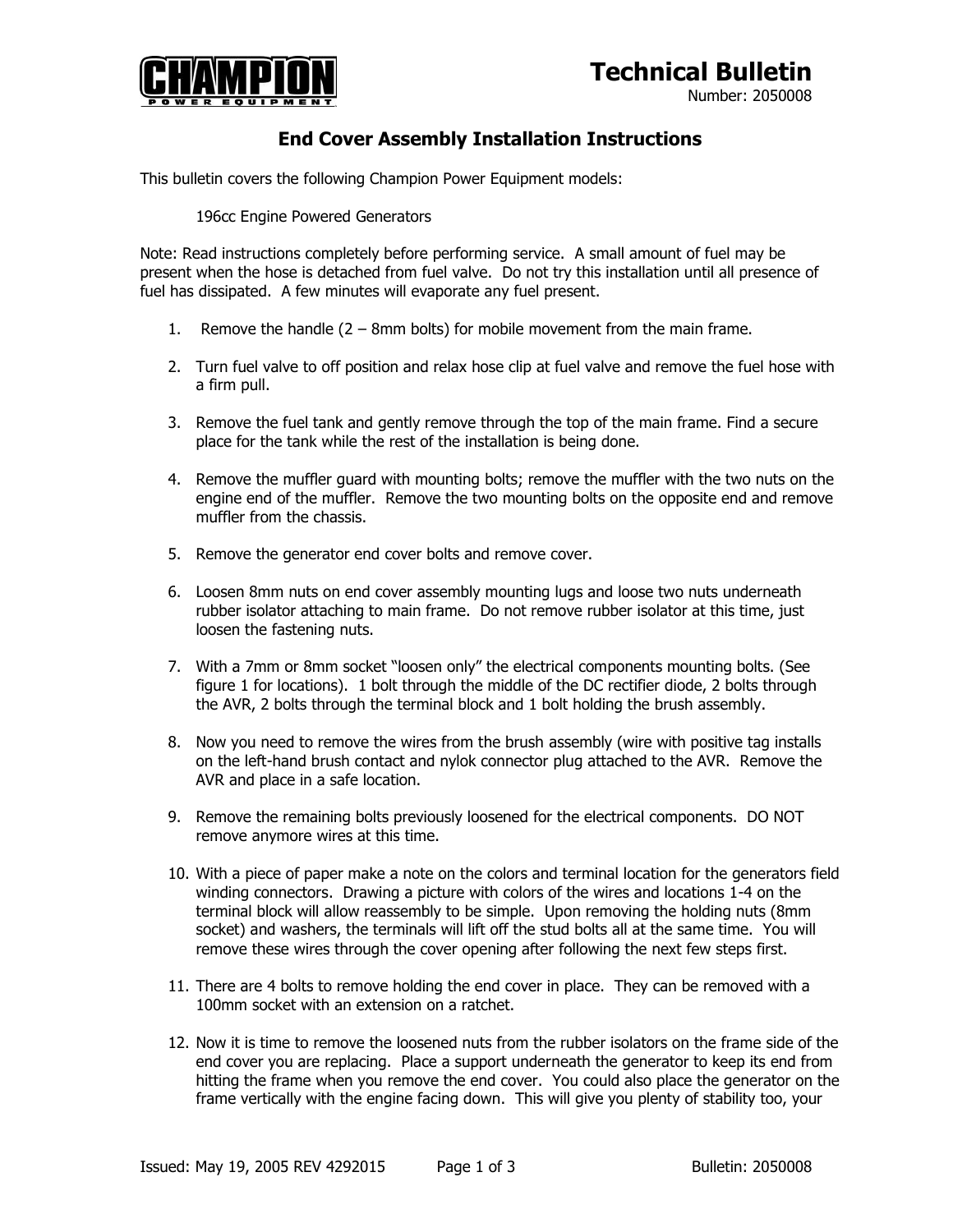## **Technical Bulletin**



Number: 2050008

choice. Lift the generator end cover upward and remove the isolators from the frame. Lower generator on a support a pile of rags, a 2x4 about 18" long or equivalent across the lower frame member. This provides temporary support only.

- 13. The end cover can now be removed with just a slight tap on the side of the end cover with a wooden hammer handle, do not use a steel handle, and a pulling motion from the end cover in the direction of the removal outwardly. It will remove without difficulty with a few taps. Do not aggressively hit with the steel end of a hammer please. If you have any difficulty with its removal at this stage, please call for further instructions. When the cover removes, carefully remove all electrical components through the opening at the top side of the end cover.
- 14. You are now ready to reassemble with the new end cover.
- 15. Place the wiring harness through the new end cover. With the cover in hand, carefully center the cover over the end bearing and tap with wood hammer handle carefully being sure to cover centers on the bearing. Once you are sure the cover has centered on the bearing safely, then position the end cover to align with the securing bolt holes. Place the long bolts through the cover and finger tighten till they just begin to pull the end cover down. If you use a cross tightening sequence on these bolts, the cover will draw down evenly and squarely. Do not firmly tighten until cover appears to be fully against the generator housing.
- 16. You can locate the isolator rubbers in the end cover feet at this time. Place both in the holes of the end cover before lowering into the frame holes. Place the four nuts on the mounting studs on all sides of the isolator rubbers. Tighten all of these nuts at this time.
- 17. Place all the electrical components in their appropriate place in the end cover and carefully tighten, but not too tight, all these bolts. Since they are plastic holders you must not over tighten or they might break. Just a firm tightening will do.
- 18. After the electrical components are back in place, you can put the trim cover on with the two 5mm bolts that hold the cover. Be careful not to pinch any wires when placing the trim cover on the end cover housing.
- 19. Place the muffler assembly over the cylinders exhausts studs and loosely tighten the 8mm nuts that attach to the studs. Place the bolts through the muffler end mounting locations and then loosely tighten. Continue the final tightening at the cylinder exhaust studs and finish with the rear muffler mounting bolts. Install the muffler heat shield and attach with the five 6mm bolts and tighten.
- 20. Place the fuel tank in place with the fuel valve facing the air cleaner side of the engine. Install the four 6mm mounting bolts loosely and then tighten after all have been started. Finish by placing the hose with clip onto the fitting at the fuel valve.
- 21. Install the handle for moving the generator using the two 8mm bolts.
- 22. Your installation should be complete now. Start the generator as you would normally and confirm the volt meter is showing voltage. This will confirm your generator is working properly.